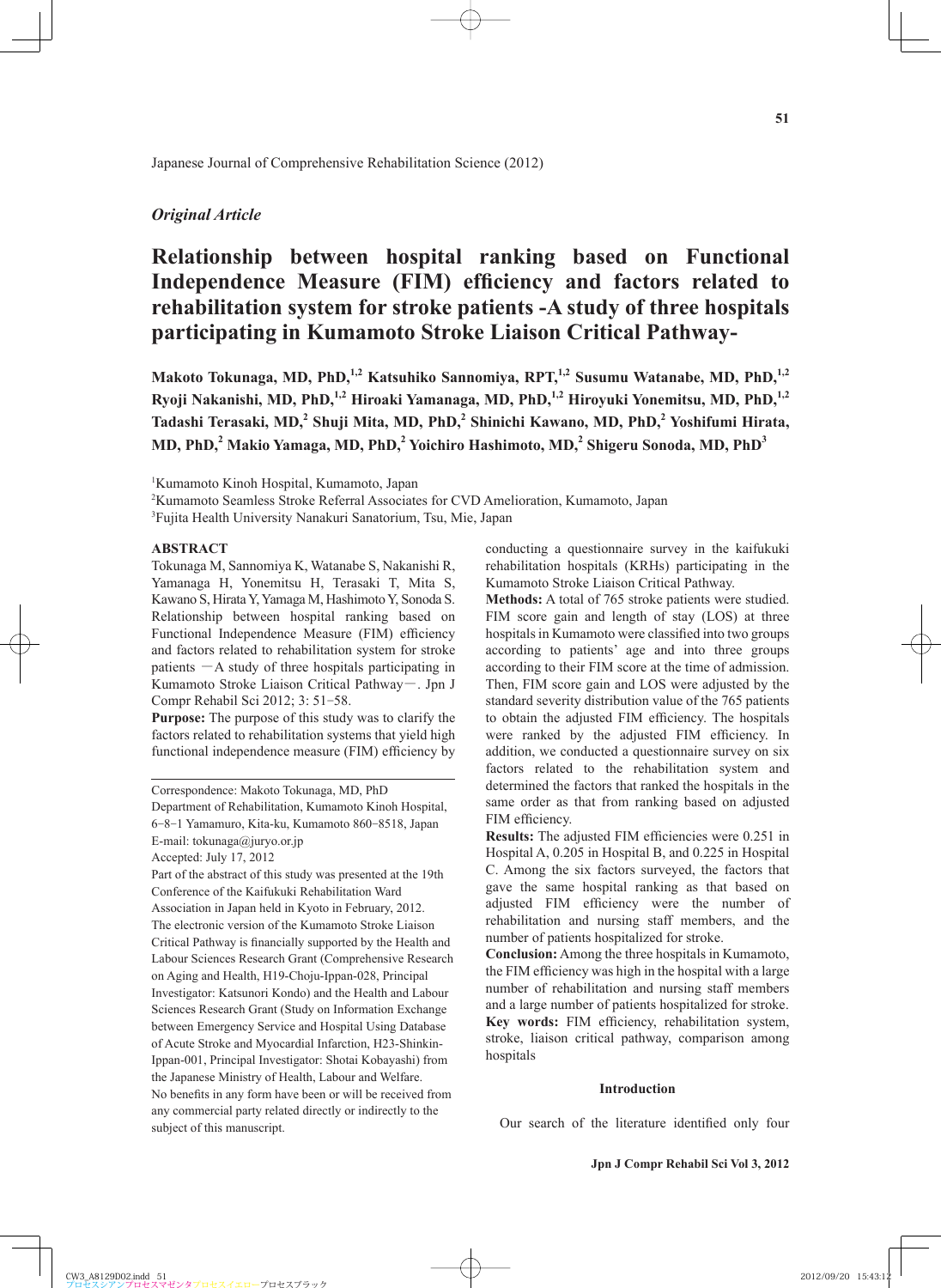|                                                  | Toyoda, et al<br>[2] | $\lceil 3 \rceil$          | Maejima, et al Tokunaga, et al Tokunaga, et al<br>14 | [5]       | This study               |
|--------------------------------------------------|----------------------|----------------------------|------------------------------------------------------|-----------|--------------------------|
| Regions                                          | Hiroshima            | Saitama                    | Kumamoto                                             | Kumamoto  | Kumamoto                 |
| Number of patients                               | 48                   | 204                        | 219                                                  | 409       | 765                      |
| Number of KRHs                                   | 2                    | 6                          | 4                                                    | 3         | 3                        |
| Description of number of patients<br>at each KRH |                      |                            | $^+$                                                 |           |                          |
| Adjustment of severity among KRHs                |                      |                            | $\,+\,$                                              |           |                          |
| Description of amount of training                |                      |                            |                                                      |           |                          |
| Description of rehabilitation system             |                      |                            |                                                      |           | $^+$                     |
| Items compared among KRHs                        | FIM gain             | FIM gain<br>FIM efficiency | BI gain<br>BI eficiency                              | NSKH gain | <b>FIM</b><br>efficiency |

Table 1. Comparison of ADL score gain and efficiency among KRHs participating in Stroke Liaison Critical Pathway

The study using NSKH is included in this table because NSKH is similar to, although different from, an ADL assessment method.

KRH, kaifukuki rehabilitation hospital; FIM, functional independence measure; NSKH, Nichijo-seikatsu-kinohyokahyo; BI, Barthel index.

reports that compared the gain of activities of daily living (ADL) score (ADL scores at the time of discharge-ADL scores at the time of admission) and ADL efficiency  $[ADL]$  score gain  $/$  length of stay (LOS)] in hospitals with kaifukuki (convalescent) rehabilitation wards (KRWs) [hereinafter, kaifukuki rehabilitation hospitals (KRHs)] [1] participating in the liaison critical pathway (Table 1) [2-5]. However, the two articles from our group [4, 5] were the only reports in which the difference in patient severity among hospitals was adjusted. Moreover, these four reports did not describe the amount of exercise and the rehabilitation system in the hospitals. To compare ADL score gain and efficiency among KRHs participating in the liaison critical pathway, it is necessary to identify the rehabilitation system that yields high ADL score gain and efficiency after adjusting for the difference in patient severity among the hospitals.

**52**

In our previous study, we obtained adjusted ADL score gain with the assumption that the severity distribution of the patients admitted to the participating hospitals was the same as that for all KRHs in Kumamoto. In those studies, the stroke patients were classified according to the total scores of the Nichijoseikatsu-kino-hyokahyo (NSKH; English translation: Functional Assessment of Daily Living Table; a tool for the assessment of severity) [6], and the NSKH score gain in each group was multiplied by the severity distribution value for all hospitals in Kumamoto (Kumamoto standard severity distribution value). By this method, the NSKH score gain in each hospital was adjusted [5]. Using the same method, we also adjusted LOS and the rate of discharge to home, and examined the relationship between adjusted LOS and adjusted rate of discharge to home [7]. In another study, we attempted to compare Barthel index (BI) score gain and BI efficiency among hospitals for a subgroup of patients with BI scores 15 to 85 at admission [4], based on the observation that although there was a significant difference in BI score at admission among the hospitals, no significant difference among hospitals was observed when the study group was limited to subjects with BI scores 15 to 85 at admission. However, ADL score gain is affected by the admission ADL score [8] and patient's age [9, 10]. Therefore, it seems more appropriate to stratify the patients according to both age and admission ADL score, than by admission ADL score alone.

In the present study, by classifying the patients according to age and functional independence measure (FIM) total score at admission [11] and adjusting for the difference in patient severity among the participating hospitals, we elucidated the severityadjusted FIM efficiency in the KRHs participating in the Kumamoto Stroke Liaison Critical Pathway and identified the rehabilitation system that yields high severity-adjusted FIM efficiency.

#### **Subjects and Methods**

Between 6 June 2007 and 16 December 2011, 4,133 stroke patients in acute hospitals were registered with the electronic version of the Kumamoto Stroke Liaison Critical Pathway [12]. Among them, the dates of discharge from KRHs were recorded in 1,978 patients; the names of KRHs were recorded in 1,952 patients; and FIM scores were determined at admission to and discharge from the KRHs in 1,054 patients. The age, LOS at acute hospitals, and LOS at KRHs were all recorded in 831 patients. Among them, 14 patients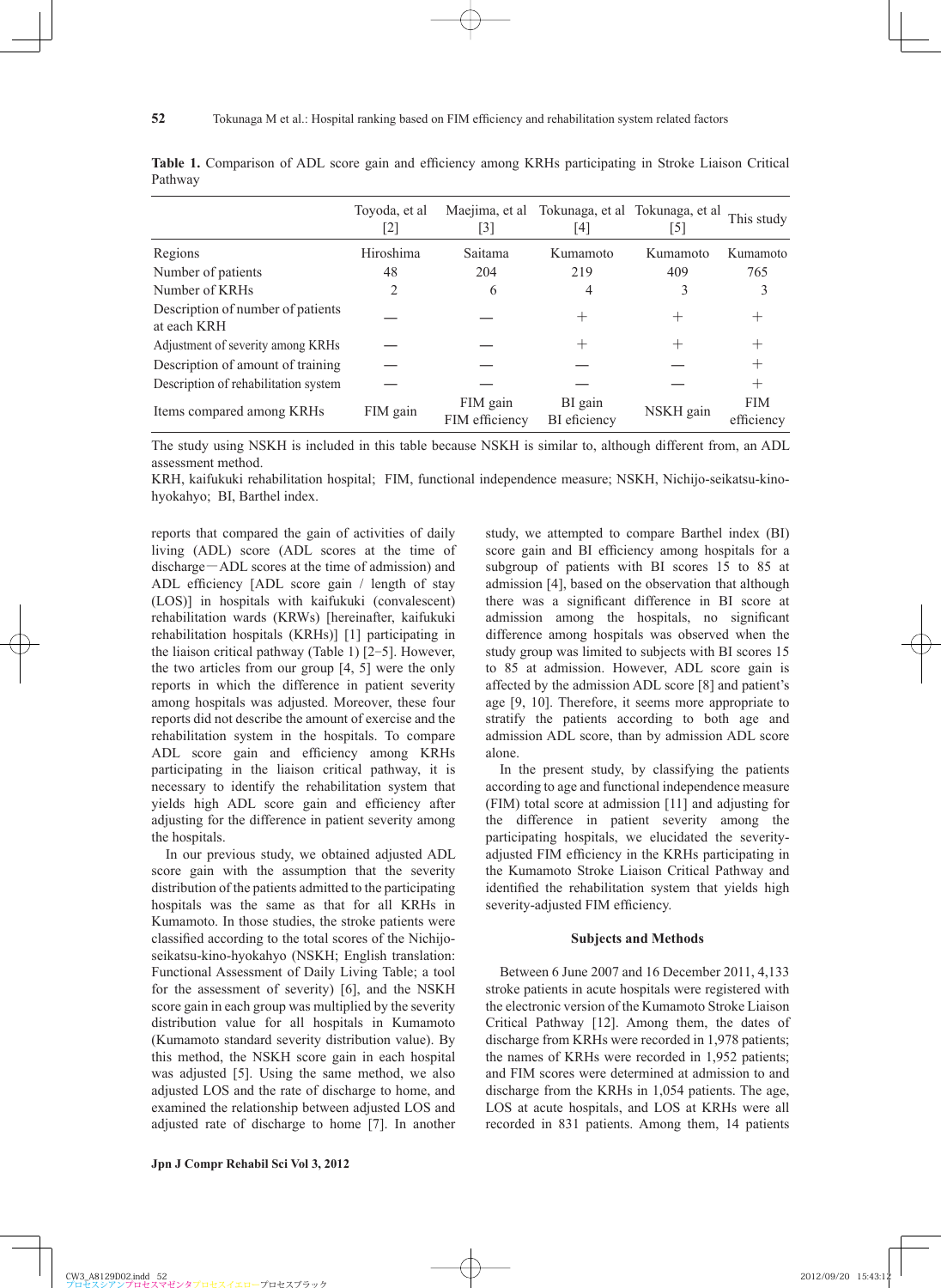who died in KRHs and 52 patients who were transferred from KRHs to acute hospitals were excluded from the study. The remaining 765 patients were included as subjects in this study. The 4,133 patients examined in this study included all the patients in our previous reports of adjusted NSKH score gain [5], adjusted LOS and adjusted rate of discharge to home [7], and BI score gain of patients with BI scores ranging from 15 to 85 at admission [4], as well as in a conference presentation on adjusted FIM score gain and adjusted LOS [13].

Personal information examined in this study was compiled into a database and processed in a manner that no individuals were identifiable. This study was conducted in accordance with the regulations of the Clinical Research Ethics Committee of the hospital with which the first author was affiliated.

#### *Assessment 1: Data before adjustment*

The KRHs were designated, in descending order of the number of patients, as Hospital A (315 patients), Hospital B (106 patients), Hospital C (95 patients), and "other hospitals" (249 patients in total, comprising 23 hospitals with 25 or less patients per hospital). The 26 hospitals that admitted the 765 patients were referred to as "all hospitals".

The Kruskal-Wallis test was conducted to determine whether there were differences among Hospitals A, B, and C in the age of stroke patients at admission to acute hospitals, the LOS at acute hospitals, the LOS at KRHs, the FIM total score at admission to KRHs (admission FIM score), the FIM total score at discharge from KRHs (discharge FIM score), and the FIM score gain (discharge FIM score minus admission FIM score). The level of statistical significance was set at less than 1%. FIM efficiency for each hospital was obtained by dividing the mean FIM score gain by the mean LOS.

## *Assessment 2: Adjustment based on Kumamoto standard severity distribution [5, 7]*

The patients were classified according to their admission FIM score into three groups: 18 to 49 points, 50 to 90 points, and 91 to 126 points. Moreover, the patients were classified into two age groups: 74 years or younger, and 75 years or older. The number of patients in each of these six groups classified according to admission FIM score and age was determined for Hospitals A, B, and C, and all hospitals. The distribution of all patients classified into the six groups was referred to as the "Kumamoto standard severity distribution". The adjusted values were obtained on the assumption that the patients admitted to Hospital A, B, or C were of the same age profile and showed the same FIM score pattern as those admitted to all hospitals [5, 7]. For example, the adjusted FIM score gain in Hospital A was obtained by multiplying the FIM score gain in each of the six groups for Hospital A by the Kumamoto

standard severity distribution value (not by the patient distribution value in Hospital A). LOS and admission FIM score were also adjusted in a similar manner to obtain adjusted LOS and adjusted admission FIM score. Adjusted FIM efficiency for each hospital was obtained by dividing the adjusted FIM score gain by the adjusted LOS. Hospitals A, B and C were ranked by the adjusted FIM efficiency.

## *Assessment 3: Rehabilitation system in Hospitals A, B, and C*

A questionnaire survey on the rehabilitation system (Table 2) was conducted in Hospitals A, B, and C. The questionnaire consisted of six items; namely, the mean units of rehabilitation time (hereinafter, the amount of exercise), the number of patients hospitalized for stroke, the proportion of stroke patients among hospitalized patients, the number of rehabilitation staff members, the number of nursing staff members, and the total number of rehabilitation staff and nursing staff members (hereinafter, the number of rehabilitation and nursing staff members). Hospitals A, B and C were ranked by each of the six items. We examined the items that ranked the hospitals in the same order as that from ranking based on adjusted FIM efficiency.

## **Results**

There were significant differences among the three hospitals in the age of patients, LOS at acute hospitals, LOS at KRHs, admission FIM score, discharge FIM score, and FIM score gain (Table 3). The FIM efficiencies were  $0.267$ ,  $0.196$ , and  $0.218$  in Hospitals A, B, and C, respectively.

The number of patients, the FIM score gain, LOS, and admission FIM scores in the six groups classified according to the age of patients and the admission FIM scores in Hospitals A, B and C are shown in Table 4. In Hospitals A and C, patients 74 years or younger with admission FIM scores 91 to 126 constituted the largest group. In Hospital B, patients 75 years or older with admission FIM scores 18 to 49 made up the largest group (Fig. 1A). Although the distributions of FIM score gain in these three hospitals showed a similar tendency, the FIM score gain in the group of patients 74 years or younger with admission FIM scores 18 to 49 was low in Hospital C (Fig. 1B). Even when the patients were classified into six groups, the LOS was long in Hospital B and short in Hospitals A and C (Fig. 1C).

Figure 2A shows the LOS and the admission and discharge FIM scores and Fig. 2B shows the adjusted LOS and adjusted admission and discharge FIM scores for each hospital. The 26.0-point difference in admission FIM scores between hospitals (86.7 points in Hospital  $C - 60.7$  points in Hospital B) was reduced to a 2.1-point difference  $(71.2 \text{ points} - 69.1 \text{ points})$  by the adjustment (Table 4 and Fig. 2B). The adjusted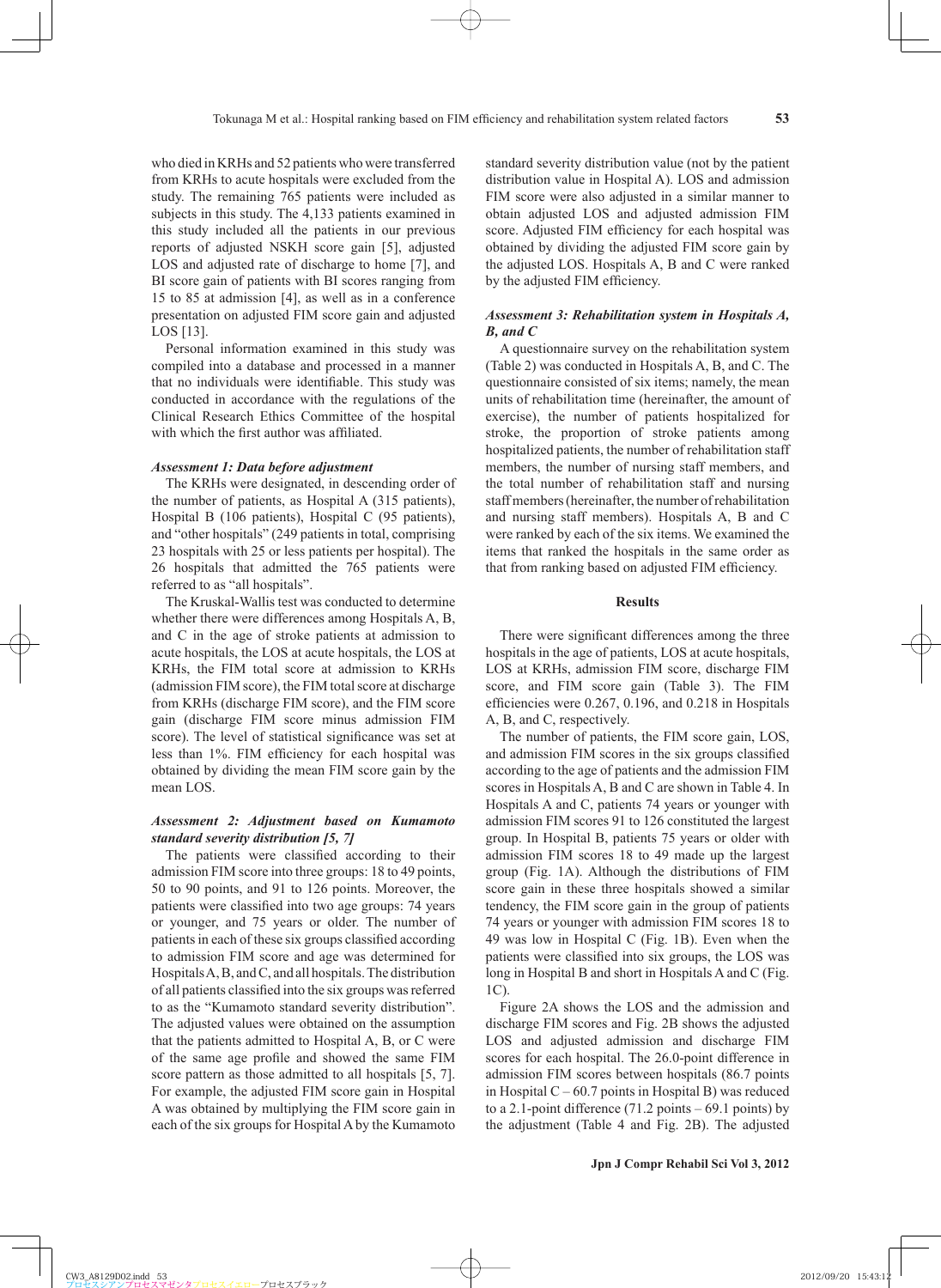|                                                                          | Hospital A    | Hospital B    | Hosptal C     | National<br>survey $[14]$ |
|--------------------------------------------------------------------------|---------------|---------------|---------------|---------------------------|
| Number of beds                                                           | 125           | 85            | 58            | 35,291                    |
| Bed occupancy rate                                                       | 96.9%         | 89.9%         | 99.6%         | 89.1%                     |
| Number of patients hospitalized for stroke, percentage of stroke         | 291 (34.9%)   | $177(66.5\%)$ | 201 (56.9%)   | 49.6%                     |
| Number of patients hospitalized for orthopedic diseases                  | 537 (64.5%)   | $75(28.2\%)$  | $150(42.5\%)$ | 37.5%                     |
| Number of patients hospitalized for disuse syndrome                      | $5(0.6\%)$    | $14(5.3\%)$   | $2(0.6\%)$    | 11.8%                     |
| Number of physical therapists (PT) per 100 patients                      | 16            | 17.6          | 37.9          | 9.7                       |
| Number of occupational therapists (OT) per 100 patients                  | 14.4          | 15.3          | 15.5          | 6.6                       |
| Number of speech therapists (ST) per 100 patients                        | 6.4           | 4.7           | 3.4           | 2.5                       |
| Number of rehabilitation staff members ( $PT+OT+ST$ ) per 100 patients   | 36.8          | 37.6          | 56.8          | 18.8                      |
| Number of nurses per 100 patients                                        | 50.4          | 42.4          | 43.1          | $16.5$ /ward              |
| Number of caregivers per 100 patients                                    | 21.6          | 20            | 5.2           | $9.46$ /ward              |
| Number of nursing staff members (nurses $+$ caregivers) per 100 patients | 72.0          | 62.4          | 48.3          |                           |
| Number of rehabilitation and nursing staff members per 100 patients      | 108.8         | 100.0         | 105.1         |                           |
| Mean number of rehabilitation units per day                              | 5.6           | 5.9           | 5.3           | 5.6                       |
|                                                                          | Saturdays and | Saturdays,    |               | Saturdays97.9%,           |
| Rehabilitation on Saturdays, Sundays, and holidays                       |               | Sundays, and  | Saturdays     | holidays85.8%,            |
|                                                                          | holidays      | holidays      |               | Sundays $69.3\%$          |
| ADL assessment method                                                    | <b>FIM</b>    | FIM, BI       | FIM, BI       |                           |

#### **Table 2.** Rehabilitation systems in three hospitals

**54**

Data on kaifukuki rehabilitation wards obtained in FY2010

Mean number of rehabilitation units: one unit is defined as 20 minutes of rehabilitation.

#### **Table 3.** Comparison among hospitals and regions

|                        | Hospital A      | Hospital B                       | Hospital C       |               | Significance All hospitals | National<br>survey<br>[14] | Saitama<br>$[3]$ | Hyogo<br>(Maejima, et al) (Ohsaka, et al)<br>$[15]$ |
|------------------------|-----------------|----------------------------------|------------------|---------------|----------------------------|----------------------------|------------------|-----------------------------------------------------|
| Number of patients     | 315             | 106                              | 95               |               | 765                        | 9.825                      | 190              | 151                                                 |
| Age                    | $67.8 \pm 13.7$ | $73.8 \pm 12.2$                  | $68.6 \pm 13.6$  | $P \le 0.001$ | $71.1 \pm 13.6$            | 71.5                       |                  |                                                     |
| LOS at acute hospitals | $18.1 \pm 8.5$  | $15.6 \pm 7.4$                   | $18.9 \pm 7.5$   | $P \le 0.001$ | $177 \pm 83$               | 36.9                       | 29.5             | 36.1                                                |
| LOS at KRHs            |                 | $83.6 \pm 43.2$ 125.3 $\pm 65.9$ | $71.8 \pm 43.2$  | $P \le 0.001$ | $94.4 \pm 55.2$            | 91.5                       | 101.1            | 96.4                                                |
| Admission FIM score    | $75.9 \pm 34.4$ | $60.7 \pm 33.1$                  | $86.7 \pm 34.2$  | $P \le 0.001$ | $70.5 \pm 36.2$            | 68.1                       | 63.6             | 67.9                                                |
| Discharge FIM score    | $98.1 \pm 30.6$ | $85.3 \pm 38.3$                  | $102.3 \pm 30.6$ | $P \le 0.001$ | $91.3 \pm 35.3$            | 85.2                       | 92.6             | 83.5                                                |
| FIM gain               | $22.3 \pm 19.8$ | $24.6 \pm 22.1$                  | $15.6 \pm 16.3$  | $P \le 0.01$  | $20.8 \pm 20.3$            | 17.1                       | 29.0             | 15.6                                                |
| FIM efficiency         | 0.267           | 0.196                            | 0.218            |               | 0.220                      | 0.187                      | 0.287            | 0.162                                               |

Significance, Presence of significant difference among Hospitals A, B, and C (Kruskal-Wallis test);

FIM, functional independence measure total score, LOS, length of stay, KRH, kaifukuki rehabilitation hospial;

FIM efficiency, mean FIM score gain of hospital divided by mean LOS (the FIM efficiencies, i.e., 0.38 in Saitama and 0.18 in Hyogo, differed from those indicated in the report owing to the difference in the calculation equation.).

Although the FIM score gain in Saitama was reported as 29.7 points, it was changed to 29.0 points, which was obtained by subtracting admission FIM score from discharge FIM score

FIM score gain was the largest in Hospital B (23.5 points) followed by Hospitals A (21.9 points) and C  $(18.5 \text{ points})$ . The adjusted FIM efficiency corresponded to the slope of the line connecting the admission FIM score and the discharge FIM score in Fig. 2B, and was the highest in Hospital A (0.251) followed by Hospitals C (0.225) and B (0.205).

Among the six items examined (the amount of exercise, the number of patients hospitalized for stroke, the proportion of stroke patients among hospitalized patients, the number of rehabilitation staff members, the number of nursing staff members, and the number of rehabilitation and nursing staff members), "the number of rehabilitation and nursing staff members" and "the number of patients hospitalized for stroke" were the largest in Hospital A, followed by Hospitals C and Hospital B, which was consistent with the hospital ranking based on adjusted FIM efficiency.

## **Discussion**

This study was different from our previous studies using the Kumamoto standard severity distribution value for adjustment [5, 7], in that FIM scores instead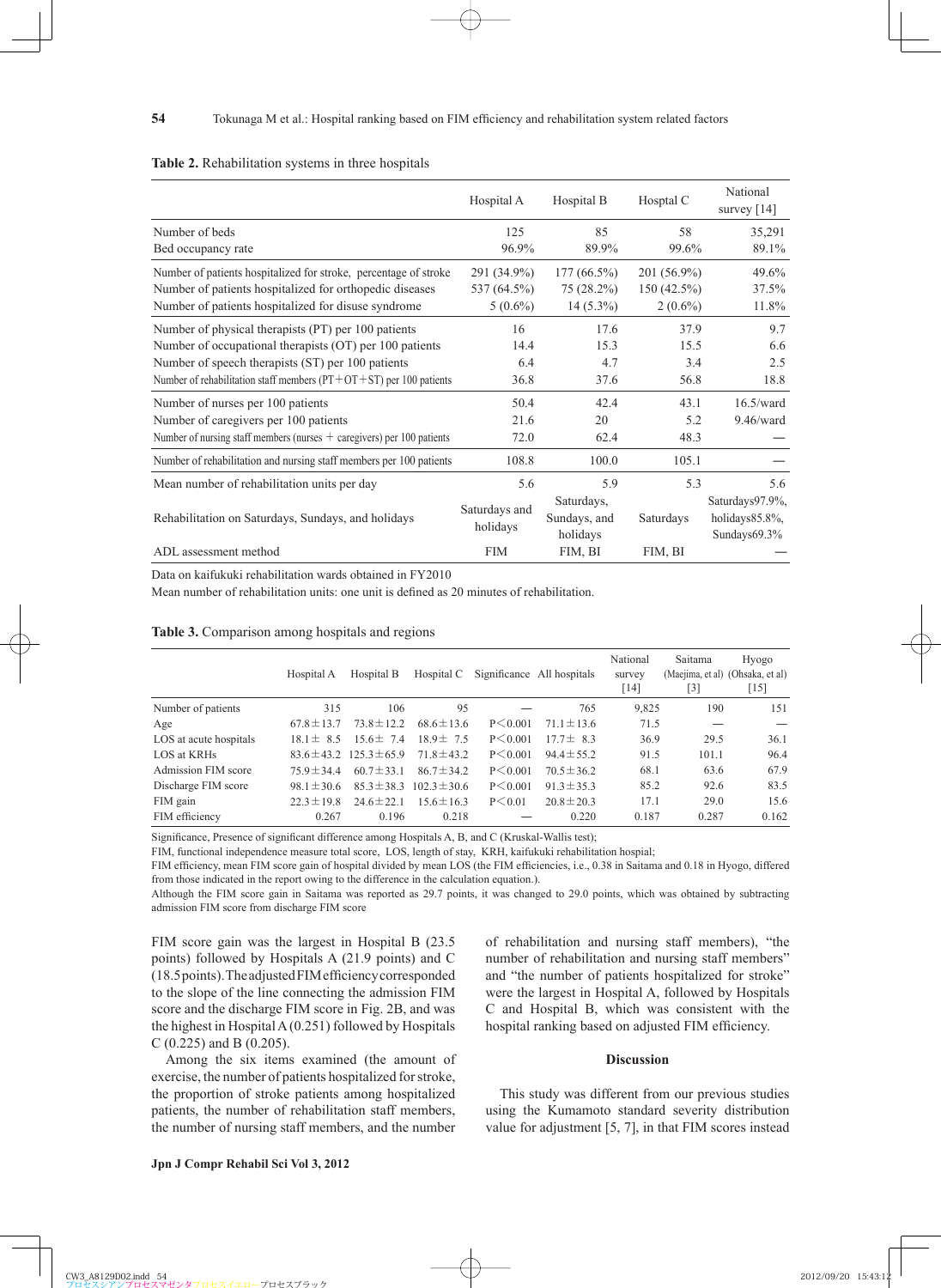| Number of patients                               | $75 \sim$ years<br>FIM 18-49 | $\sim$ 74 years<br>FIM 18-49 | $75 \sim$ years<br>FIM 50-90 | $\sim$ 74 years<br>FIM 50-90 | $75 \sim$ years | $\sim$ 74 years<br>FIM 91-126 FIM 91-126 | Sum         |                         |
|--------------------------------------------------|------------------------------|------------------------------|------------------------------|------------------------------|-----------------|------------------------------------------|-------------|-------------------------|
| Hospital A                                       | 47                           | 41                           | 41                           | 60                           | 34              | 92                                       | 315         |                         |
| Hospital B                                       | 32                           | 10                           | 20                           | 23                           | 5               | 16                                       | 106         |                         |
| Hospital C                                       | 9                            | 11                           | 12                           | 7                            | 15              | 41                                       | 95          |                         |
| All hospitals                                    | 175                          | 89                           | 113                          | 116                          | 76              | 196                                      | 765         |                         |
| Kumamoto standard<br>severity distribution value | 0.229                        | 0.116                        | 0.148                        | 0.152                        | 0.099           | 0.256                                    | 1           |                         |
| FIM gain                                         | $75 \sim$ vears<br>FIM 18-49 | $\sim$ 74 years<br>FIM 18-49 | $75 \sim$ years<br>FIM 50-90 | $\sim$ 74 years<br>FIM 50-90 | $75 \sim$ years | $\sim$ 74 years<br>FIM 91-126 FIM 91-126 | FIM gain    | Adjusted<br>FIM gain    |
| Hospital A                                       | 86                           | 46.73                        | 26.59                        | 32.98                        | 8.53            | 9.62                                     | 22.3        | 21.9                    |
| Hospital B                                       | 17.69                        | 52.1                         | 24.6                         | 32.26                        | 13.6            | 13.63                                    | 24.6        | 23.5                    |
| Hospital C                                       | 15.56                        | 33.73                        | 18.5                         | 32.86                        | 7.47            | 10.02                                    | 15.6        | 18.5                    |
| Length of stay (LOS)                             | $75 \sim$ vears<br>FIM 18-49 | $\sim$ 74 years<br>FIM 18-49 | $75 \sim$ years<br>FIM 50-90 | $\sim$ 74 years<br>FIM 50-90 | $75 \sim$ years | $\sim$ 74 years<br>FIM 91-126 FIM 91-126 | LOS         | Adjusted<br>LOS         |
| Hospital A                                       | 117.7                        | 123                          | 93.2                         | 97                           | 47.7            | 48.7                                     | 83.6        | 86.9                    |
| Hospital B                                       | 171.7                        | 170.4                        | 113.8                        | 109.8                        | 81.8            | 54.8                                     | 125.3       | 114.7                   |
| Hospital C                                       | 88.9                         | 130.1                        | 91.9                         | 103.7                        | 49.7            | 49.1                                     | 71.8        | 82.3                    |
|                                                  |                              |                              |                              |                              |                 |                                          |             |                         |
| <b>Admission FIM score</b><br>(AFIN)             | $75 \sim$ years<br>FIM 18-49 | $\sim$ 74 years<br>FIM 18-49 | $75 \sim$ years<br>FIM 50-90 | $\sim$ 74 years<br>FIM 50-90 | $75 \sim$ years | $\sim$ 74 years<br>FIM 91-126 FIM 91-126 | <b>AFIM</b> | Adjusted<br><b>AFIM</b> |
| Hospital A                                       | 27.7                         | 32                           | 72.5                         | 108.2                        | 74.2            | 110.7                                    | 75.9        | 71.1                    |
| Hospital B                                       | 24.7                         | 28.5                         | 69.8                         | 109.6                        | 72.7            | 109.1                                    | 60.7        | 69.1                    |
| Hospital C                                       | 27.8                         | 36.3                         | 70.8                         | 109.3                        | 68.9            | 112.6                                    | 86.7        | 71.2                    |
|                                                  |                              |                              |                              |                              |                 |                                          |             |                         |

**Table 4.** Survey on six groups of patients classified according to age and admission FIM score

FIM, functional independence measure total score; LOS, length of stay at kaifukuki rehabilitation hospitals, Data are expressed as mean values, except the number of patients.

Kumamoto standard severity distribution value: number of patients in six groups in all hospitals divided by 765 (for example, the Kumamoto standard severity distribution level of 0.229 for patients 75 years or older with FIM scores 18 to 49 in Hospital A was obtained by dividing 175 by 765.)

Adjusted FIM score gain: FIM score gain in each hospital multiplied by Kumamoto standard severity distribution level (for example, the adjusted FIM score gain in Hospital A=18.26\*0.229+46.73\*0.116+26.59\*0.148+32.98\*0.152+8.53\*0.099+9.62\*0.256)

of NSKH scores were examined and the patients were classified according to not only the ADL score at admission but also the age. Moreover, a questionnaire investigating the amount of exercise and the rehabilitation system was conducted, revealing that the adjusted FIM efficiency was high in the hospital with a large number of rehabilitation and nursing staff members and a large number of patients hospitalized for stroke. However, it should be noted that this was the result of an investigation of rehabilitation systemrelated factors that match the hospital ranking based on adjusted FIM efficiency in three hospitals in Kumamoto.

The factors based on which the hospitals were ranked in the order of Hospitals A, C, and B, which was consistent with the hospital ranking based on adjusted FIM efficiency, were the number of patients hospitalized for stroke and the number of rehabilitation and nursing staff members. The hospitals were ranked in different orders when ranking was based on the amount of exercise, the proportion of stroke patients among hospitalized patients, the number of rehabilitation staff members, and the number of nursing staff members. We adopted the assessment method based on the consistency in rank order because the number of hospitals was too small for statistical analysis. Therefore, the conclusion of this study is not statistically based.

Moreover, there remained a question of whether there may be more appropriate factors related to the rehabilitation system, apart from the six factors examined. These six factors were chosen because hospitals can easily assign numerical values and these factors were suspected to be related to FIM efficiency. However, the involvement of rehabilitation doctors, the ability of doctors to manage the general condition of patients, the individual ability of rehabilitation and nursing staff members, the staff education system, the motivation level of staff members, the cooperation among different health professionals, the content of rehabilitation, and self-exercise (environment conducive to self-exercise, the time, and whether implemented correctly) may also be related to the FIM efficiency of the hospitals. How to evaluate such factors, which are difficult to quantify, is a future task.

The mean FIM score gain in Kumamoto was 20.8 points, which was 3.7 points higher than the national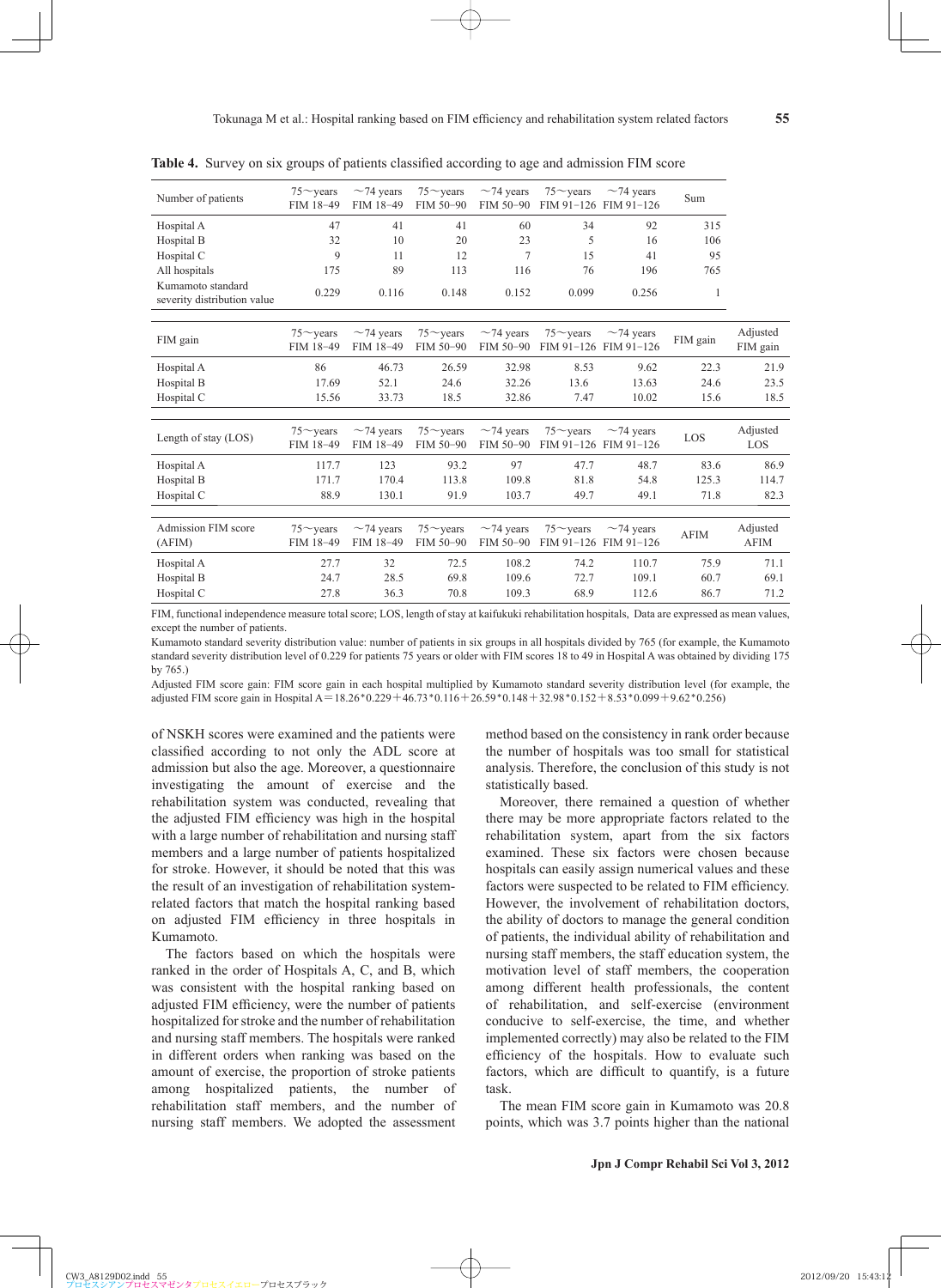

Figure 1. Number of patients (A), FIM score gain (B) and  $LOS (C)$  in six groups classified according to age and admission FIM score.

average of 17.1 points [14]. The FIM score gain in other regions were, for example, 29.0 points in Saitama [3] and 15.6 points in Hyogo [15] (Table 3). However, there were no descriptions about the amount of exercise and the rehabilitation system in previous reports. Even if the FIM score gain in the liaison critical pathways is reported from around the country, it will be difficult to evaluate the data without information on the amount of exercise and the rehabilitation system. Such information from each region is necessary for comparing the effectiveness of rehabilitation among regions.

There are few reports on the regional comparison of ADL score gain and the amount of exercise. Mon *et al*. [16] compared the BI score gain and the rehabilitation system in Kumamoto, where patients were transferred from acute hospitals to KRHs at an early stage and efforts are made to provide community-based total



**Figure 2.** Admission and discharge FIM scores and LOS before (A) and after (B) adjustment.

medical care to stroke patients, with those in other regions using a database of rehabilitation patients [17]. Their results showed that the numbers of days to admission to KRHs were 19.7 days in Kumamoto and 32.3 days in other regions, and the numbers of days from admission to acute hospitals to discharge from KRHs were 106.4 days in Kumamoto and 125.0 days in other regions. The BI efficiency was higher in Kumamoto (0.42) than in other regions (0.36). However, the efficiency per rehabilitation unit was lower in Kumamoto (0.007) than in other regions  $(0.12)$ . Moreover, there was no significant difference in cost-effectiveness, which was 1.40 in Kumamoto and 1.33 in other regions [16]. As shown in this report, information on the amount of training is necessary for comparing ADL score gain among regions and hospitals. The information on the rehabilitation system is also useful.

As for the number of rehabilitation and nursing staff members, Woo *et al.* [18] reported that FIM efficiency decreased as the number of occupational therapists and nurses decreased in a hospital. This was consistent with the finding of our study that among the three hospitals in Kumamoto, the adjusted FIM efficiency was high in the hospital with a large number of rehabilitation and nursing staff members. On the other hand, the number of patients hospitalized for stroke might not have directly affected FIM efficiency. Rather, a hospital employing a large number of rehabilitation and nursing staff members and offering high-quality medical care would attract a large number of patients. However, because there is no report on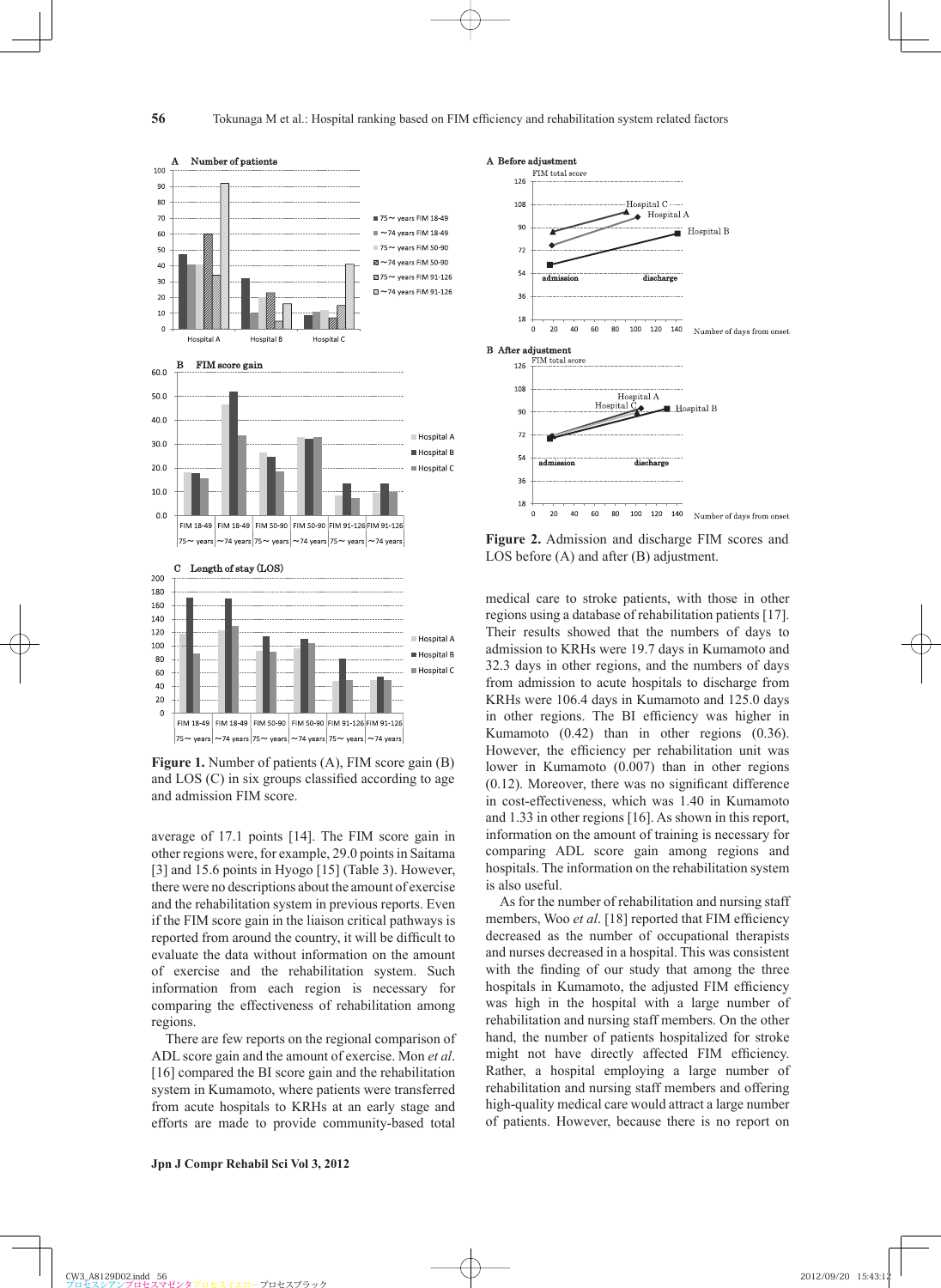the relationship between the number of patients hospitalized for stroke and FIM efficiency, further study is needed to examine whether our finding that "among the three hospitals in Kumamoto, the adjusted FIM efficiency was high in a hospital with a large number of patients hospitalized for stroke" is also valid in other regions.

In this study, the questionnaire was conducted only in three hospitals because it is difficult to summarize the rehabilitation systems of the remaining 23 hospitals. Therefore, one of the limitations of our study is the small number of hospitals surveyed. To determine the trend in an entire region, it may be necessary to conduct a questionnaire on a large number of hospitals even though the accuracy of the survey will decrease owing to the small number of patients per hospital.

Few studies have examined the differences in the factors related to the rehabilitation system between hospitals with high FIM score gains and those with low FIM score gains. Jeong *et al*. [19] estimated the discharge FIM scores of 680 stroke patients registered in the database of rehabilitation patients [17] based on the clinical indices at admission to rehabilitation hospitals. Next, they compared the percentage of patients with discharge FIM scores 5 or more points lower than the estimated scores among 12 hospitals. When the high-performance hospitals in which the percentage was low and the low-performance hospitals in which the percentage was high were compared, there were significant differences in the degree of involvement of rehabilitation doctors, the frequency of conferences, the amount of exercise, self-exercise without a therapist, and exercise in hospital wards. No significant difference was observed in the rate of discharge to home [19]. There were no questionnaire items common to the study of Jeong *et al*. [19] and our study, except for the amount of exercise, and the results regarding the amount of exercise were different.

A relationship between the amount of exercise and rehabilitation outcomes has been reported [20]. Kawahara *et al.* [21] classified the patients in a hospital into groups with equal conditions except the number of rehabilitation units, and compared 122 patients who underwent five to six units of rehabilitation in 2005 with 41 patients who underwent seven to nine units of rehabilitation in 2008. They reported that the motor FIM score gain, the motor FIM efficiency, and the rate of discharge to home were significantly higher in the group with seven to nine units of rehabilitation than in the group with five to six units of rehabilitation. Nagai *et al*. [22] compared the amount of exercise and the rehabilitation outcomes among many hospitals. Classifying 11 hospitals into three groups according to the number of rehabilitating units offered: less than four units, four or five units, and six or more units, they reported that the motor FIM efficiency was significantly higher in the hospitals offering six or more units than in those offering less than four units.

However, in the group offering six or more units, the admission FIM scores of the patients were significantly lower than those in the other groups. The difference in patient's severity among the hospitals made it difficult to analyze the relationship between the amount of exercise and rehabilitation outcomes. Moreover, unlike single hospital surveys, it is difficult to equalize all the factors related to the rehabilitation system, other than the amount of exercise, among multiple hospitals even when the difference in patient severity among the hospitals can be adjusted. Therefore, there are difficulties in clarifying the relationship between the amount of exercise and rehabilitation outcomes. A previous study reported that the rehabilitation systemrelated factors that affected the rehabilitation outcomes in a hospital included the number of staff members, the layout of the hospital ward, the equipment and instruments of the hospital, and cooperation with other medical and welfare institutions [22]. Considering the fact that not only the amount but also the quality of rehabilitation affects the rehabilitation outcomes, it is understandable that there was a significant difference in FIM score gain between the two groups classified according to the amount of exercise in the report of Jeong *et al*. [19] and that the ranking of the three hospitals based on adjusted FIM efficiency differed from that based on the amount of exercise in our study.

The study by Jeong *et al*. [19] and our study differ not only in the outcome studied (FIM score gain versus FIM efficiency) but also in the assessment method. Jeong *et al*. [19] estimated discharge FIM score on the basis of clinical indices at admission to rehabilitation hospitals. The accuracy of their estimation equation was crucial in their study. On the other hand, the problem of our study is that the conclusion does not have statistical validity. Moreover, in both the study of Jeong *et al*. [19] and our study, it is impossible to state conclusively that there is a causal relationship between the rehabilitation system and ADL score gain or efficiency. It would be very interesting to determine which rehabilitation system has the greatest impact on the variability in ADL score gain and efficiency among hospitals. However, further study is needed to examine how to select the rehabilitation system-related factors to be studied and the methods to analyze these factors.

#### **Acknowledgment**

The authors wish to express their thanks to the staff of the hospitals participating in K-STREAM who provided the patients' data.

## **References**

 1 . Miyai I, Sonoda S, Nagai S, Takayama Y, Inoue Y, Kakehi A, et al. Results of new politics for inpatient rehabilitation coverage in Japan. Neurorehabil Neural